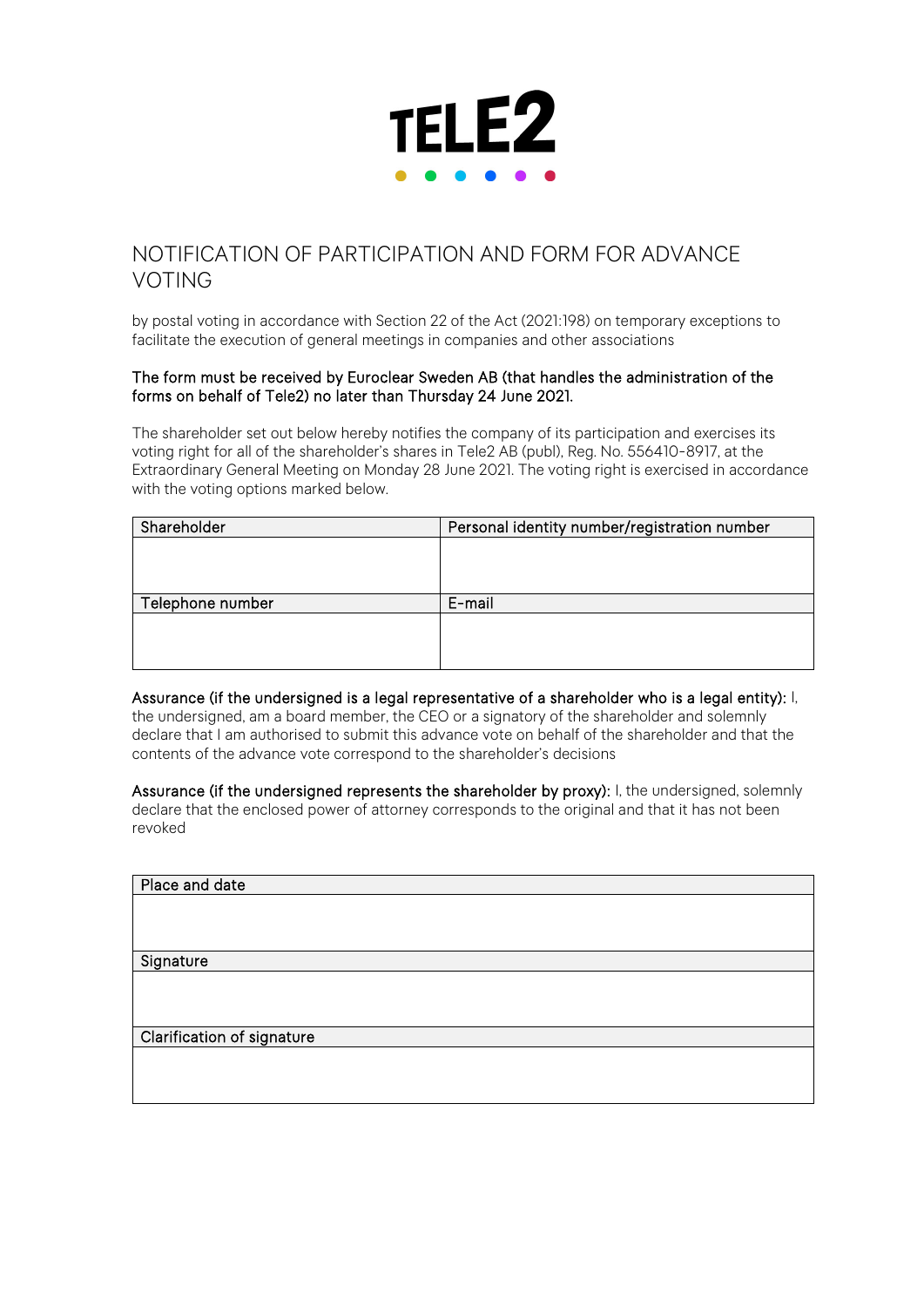

### Instructions:

- Complete all the requested information above
- Select the preferred voting options below
- Print, sign and send the form to Tele2 AB, "EGM", c/o Euroclear Sweden AB, Box 191, SE-101 23 Stockholm, Sweden. A completed and signed form may also be submitted electronically and shall, in such case, be sent by e-mail to GeneralMeetingService@euroclear.com. Shareholders who are natural persons may also cast their advance votes electronically through BankID verification via Euroclear Sweden AB's website, https://anmalan.vpc.se/euroclearproxy
- If the shareholder is a natural person who is personally voting in advance, it is the shareholder who should sign under *Signature* above. If the advance vote is submitted by a proxy of the shareholder, it is the proxy who should sign. If the advance vote is submitted by a legal representative of a legal entity, it is the representative who should sign
- A power of attorney shall be enclosed if the shareholder votes in advance by proxy. If the shareholder is a legal entity, a registration certificate or a corresponding document for the legal entity shall be enclosed with the form
- Please note that a shareholder whose shares are registered in the name of a bank or securities institute must register its shares in its own name to vote. Instructions regarding this are included in the notice convening the meeting

A shareholder cannot give any other instructions than selecting one of the options specified at each item in the form. If a shareholder wishes to abstain from voting in relation to a matter, kindly refrain from selecting an option. A vote (*i.e.* the advance voting in its entirety) is invalid if the shareholder has provided the form with specific instructions or conditions or if pre-printed text is amended or supplemented. One form per shareholder will be considered. If more than one form is submitted, the form with the latest date will be considered. The form latest received by Euroclear Sweden AB will be considered if two forms are dated at the same date. An incomplete or wrongfully completed form may be discarded without being considered.

The form, together with any enclosed authorisation documentation, shall be received by Euroclear Sweden AB no later than Thursday 24 June 2021. An advance vote can be withdrawn up to and including Thursday 24 June 2021, by contacting Euroclear Sweden AB by e-mail GeneralMeetingService@euroclear.com (with attention "Tele2 EGM"), by post to Tele2 AB, "EGM", c/o Euroclear Sweden AB, Box 191, SE-101 23 Stockholm, Sweden, or by telephone, +46 (0) 8 402 92 09 (Monday-Friday, 09.00-16.00 CEST).

For complete proposals regarding the items on the agenda, kindly refer to the notice convening the meeting and complete proposals on Tele2's website [www.tele2.com](http://www.tele2.com/) under the heading "General Shareholders' Meetings", under the heading "Organization and Governance", found under the section "About".

For information on how your personal data is processed, see Tele2's Privacy notice for General Meetings of Shareholders at www.tele2.com under the heading "Shareholders' personal data", found under the heading "The share" under the section "Investors".